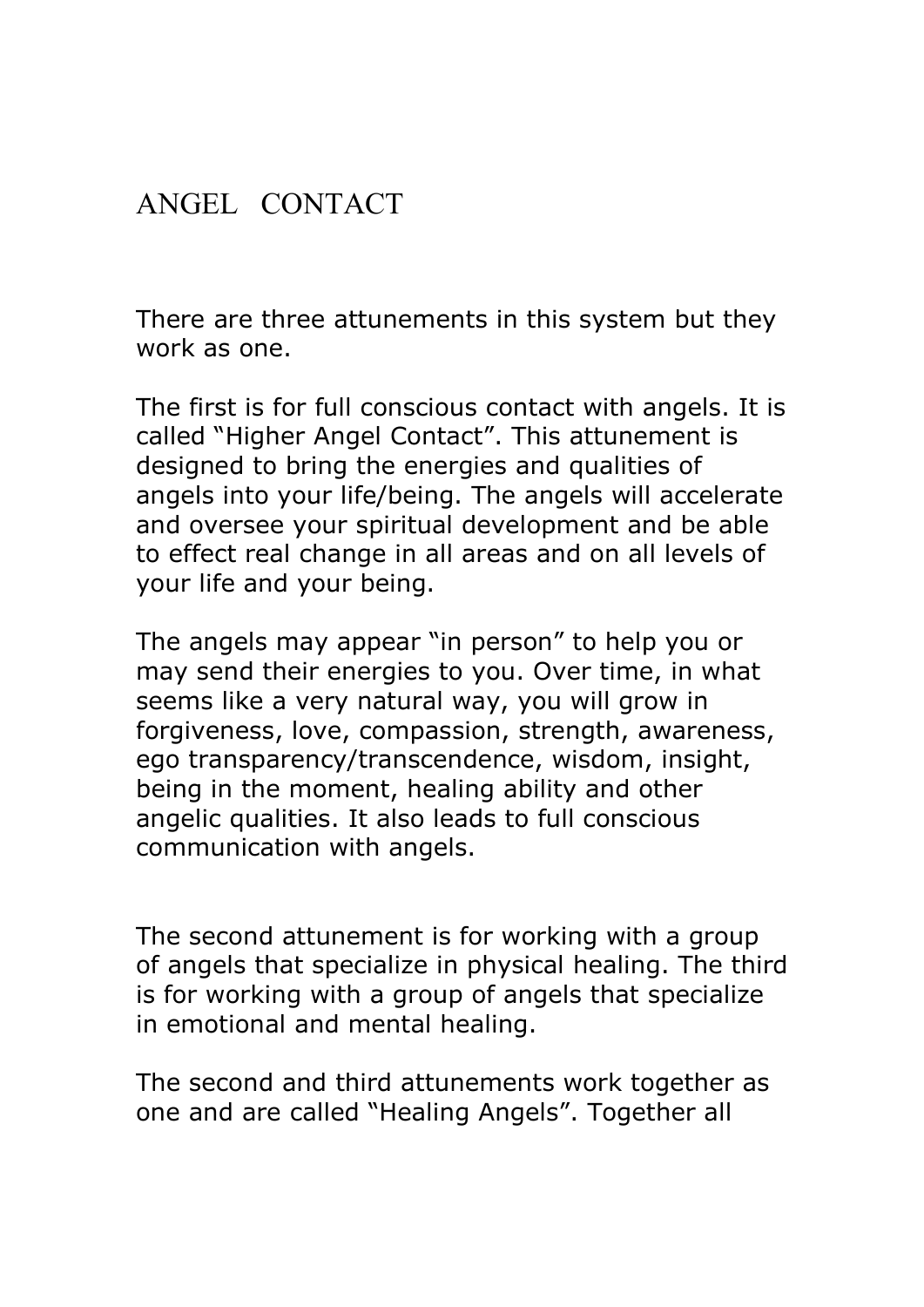three attunements are called Angelcontact. These attunements will last for all of your future incarnations on this earth. However you can undo the attunement any time you want simply by intending to undo it.

Angelcontact clears the way for you to connect with the angelic realm and for angels to connect with you. Once the way is cleared you will connect with those angels/angel energies that are most suited to your needs.

They are happy to help and will usually do all they can for you but they will always use their own judgment first. They will do what they think is best and that may or may not always be what you think is best. The angels are here to serve but are not your servants. Angels like to help those who help themselves.



# **How Angelcontact works**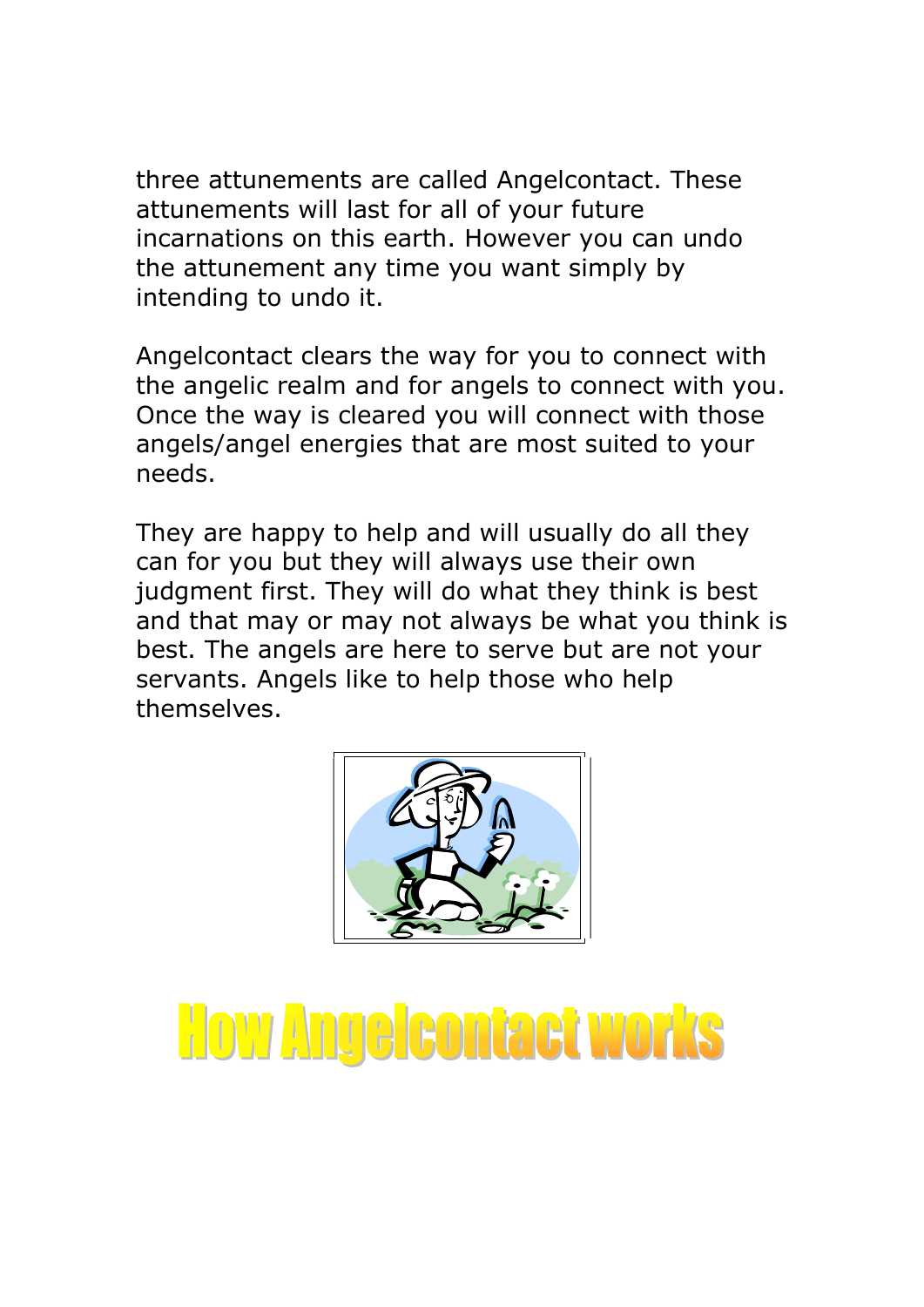This system works in the following way. In preparation for full conscious angelic contact all energy systems, channels, centers, fields, and flows involved in the process will be unblocked, fixed, cleared, balanced and made ready in every way. Any mental and emotional adjustments, healings, balancings and preparations will be made. All physical adjustments, healings, balancings and preparations will be made. Once all preparation for full conscious angelic contact is made the process of full conscious angelic contact will begin.

Conscious angelic contact will only be given to the degree that the person can handle it with comfort. However unconscious contact will be initiated immediately. The angels will then work on building stronger, deeper and more conscious contact until one is ready for full conscious contact.



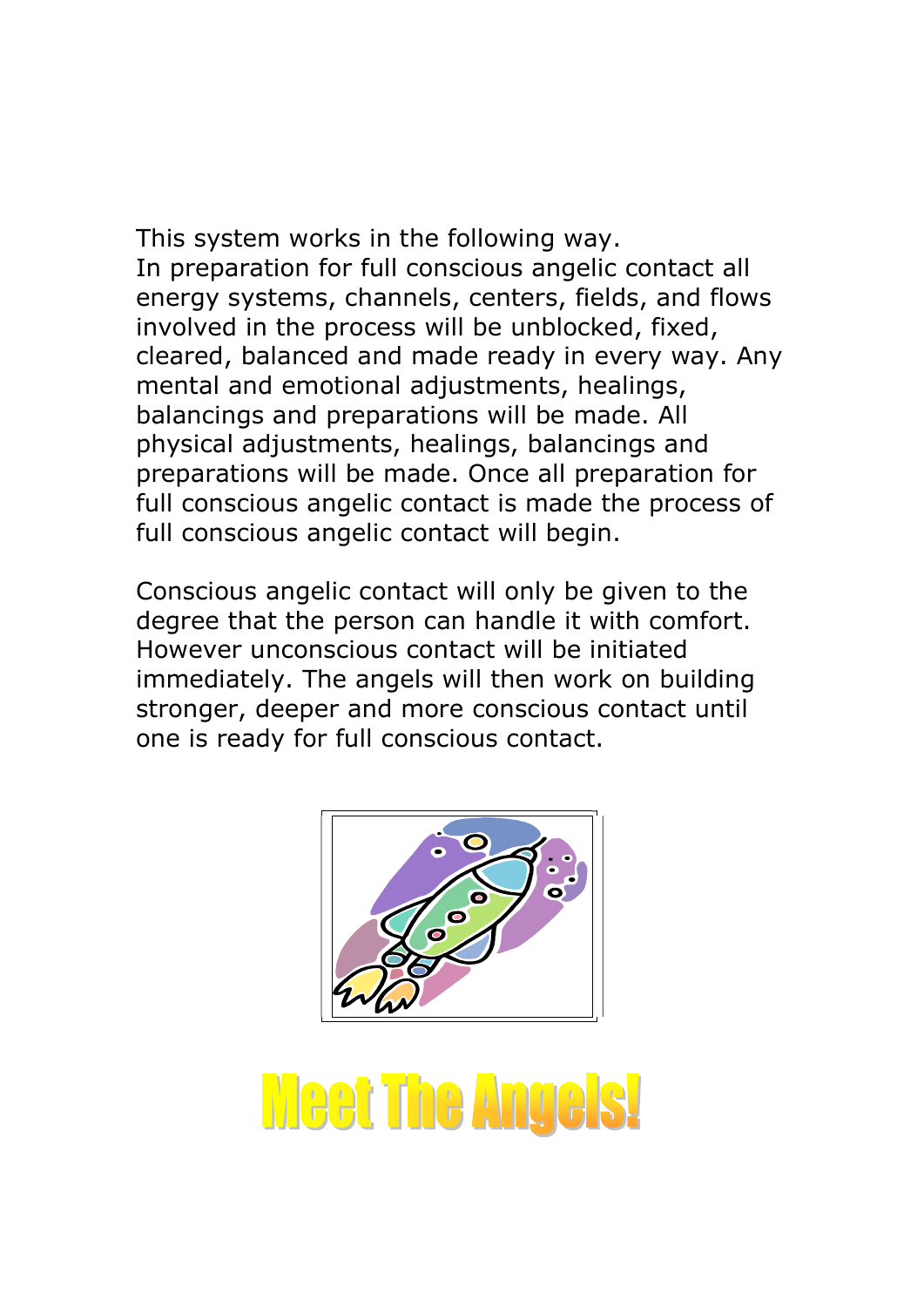#### Healing Angels

These angels will work on healing any physical, emotional, mental, energetic or karmic issue. All you have to do is ask them. The angels may appear "in person", send projections of themselves or send their energy.

They will work on you for about one hour at a time. After one hour you may ask again. Since one can only handle so much energy work in one day. Once you reach your limit they will not do anything more. When asked, the angels will work on other people as well.

For working on others they work best when they can send energy through your hands or your heart chakra when you are touching the person you are working on. The angels may appear "in person", send projections of themselves or send their healing energies through you to the other person.

For long distance work you should have them come through your body for a few seconds to start the process. Then inform the angels of the situation and ask them for help.

You can ask the angels to help you in any specific way you want or you can also ask them to do what ever they know to be for your highest good. You may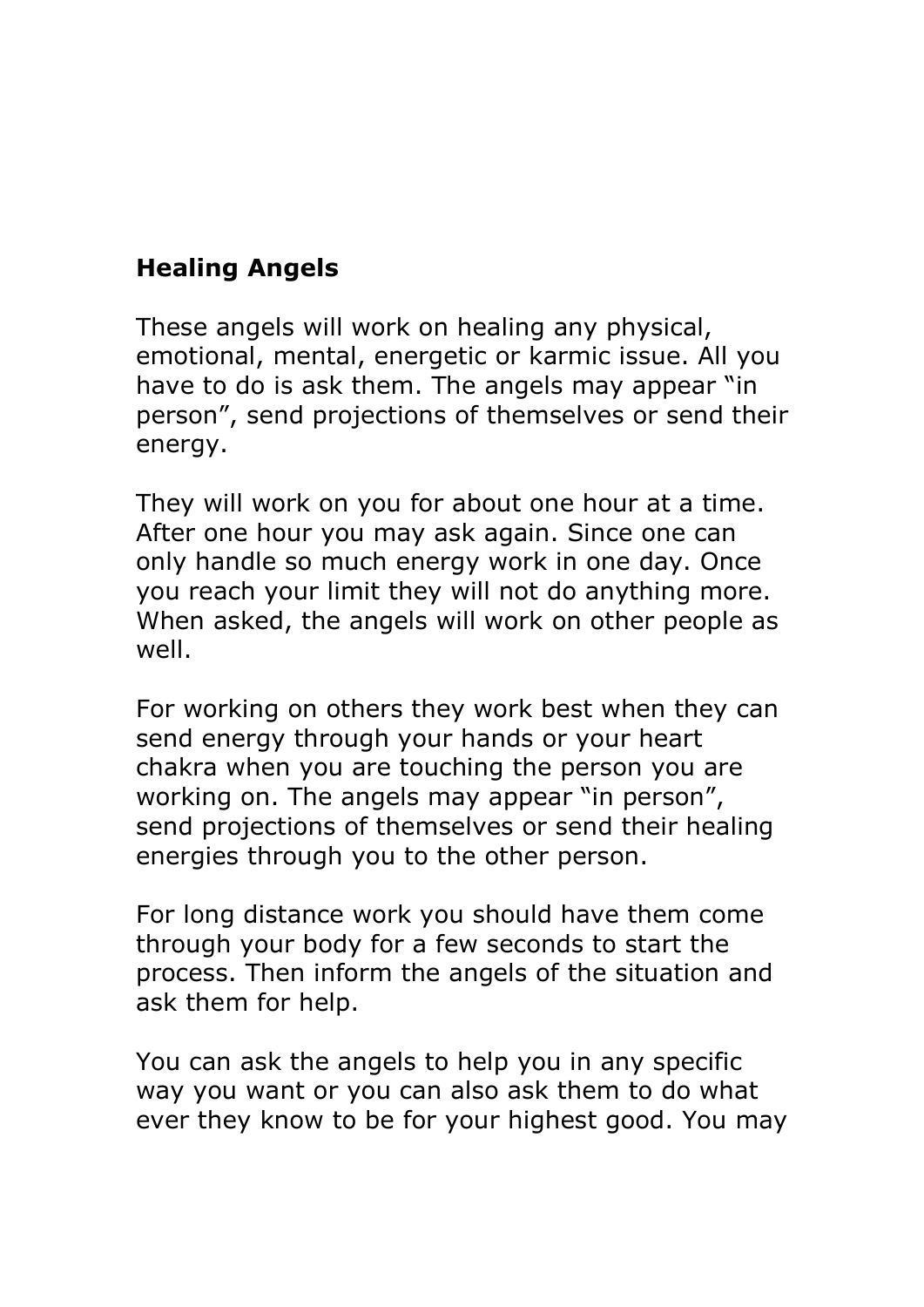ask the "healing" angels to have their energies come through objects, water, food or even specified areas of space (for example you can create an area, like a bubble, of almost any size you want in the air in a room).

The healing angels will only work through objects or a space temporarily. Typically they will work through an object or a space for about one hour. To have the angels bless water, work through an object, work in a space, just ask them to and they will.

#### The Higher Angels

The "higher" angels work in less physical ways than the healing angels. They work more on the higher planes of your life. Their effect is more emotional, mental, energetic and spiritual. They will work on healing in coordination with the healing angels.

You can ask them to do what they know to be best for you or ask them for something specific. They will work with you or on others. You can ask the "higher" angels to permanently have their energies come through objects and bless water!

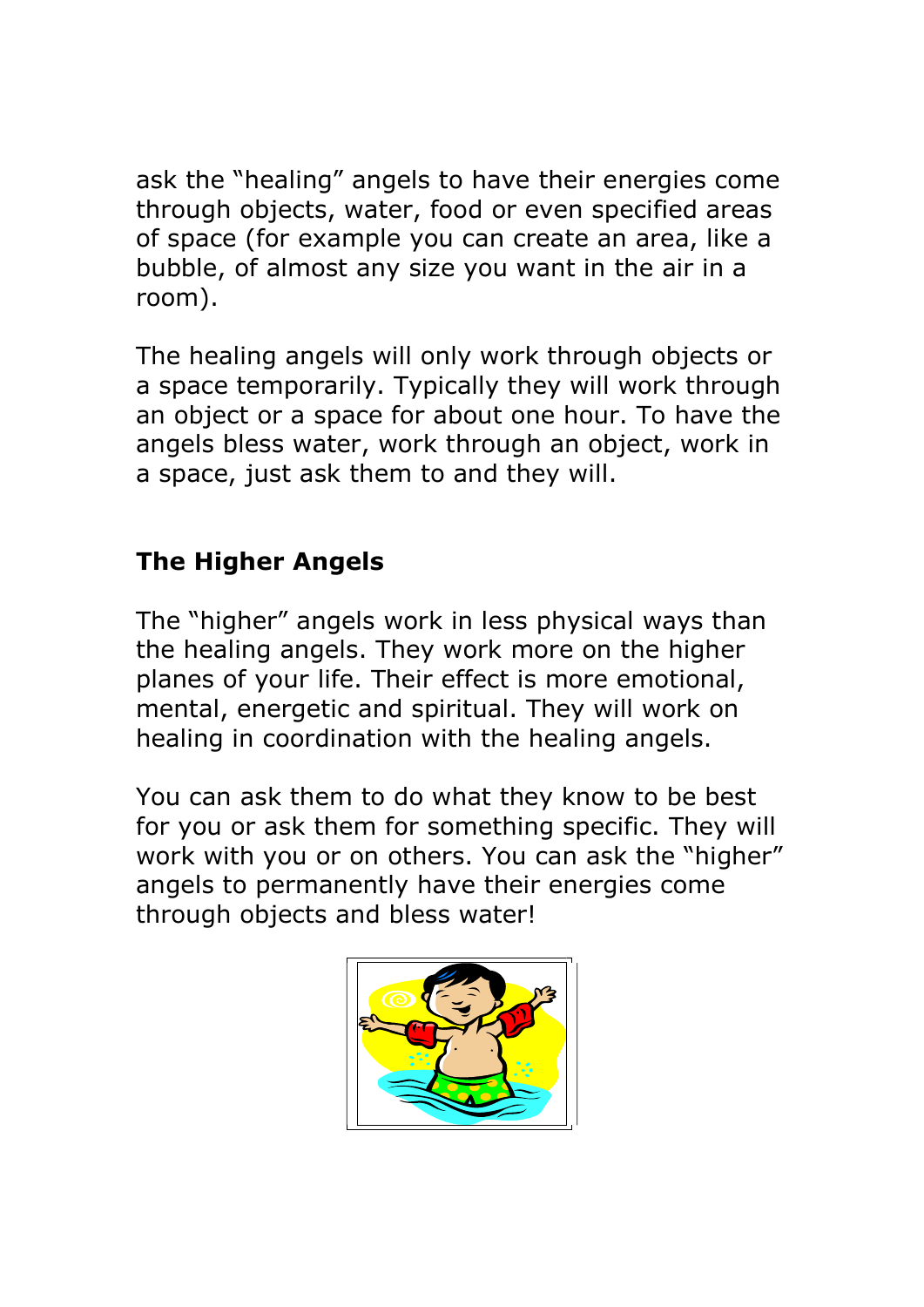### **The Angelcontact Attunement**

After the initial attunement the system is set into motion and preparation for full conscious angel contact begins and will continue until it is achieved.

The angels will be working with you all the time from then on. The more you work with the system the better it will work. If the angels are ignored for a number of years their work with you will diminish greatly but it will not stop altogether.

If you want to start working with the angels after a long time of not working with them it is easy. Just do it. Just tell them that you want to start working them again. They will hear you.

It is a good idea to work with them on a regular basis. Daily, weekly or whenever you want you can ask for any kind of healing you feel you need.

You can also ask for any kind of physiological or spiritual development and guidance that you need.

Once you have a connection to one or more angel you can talk to them, ask for advice or anything else.

You can also ask them to appear and help you in your dreams. There are really very few limits for working with the angels!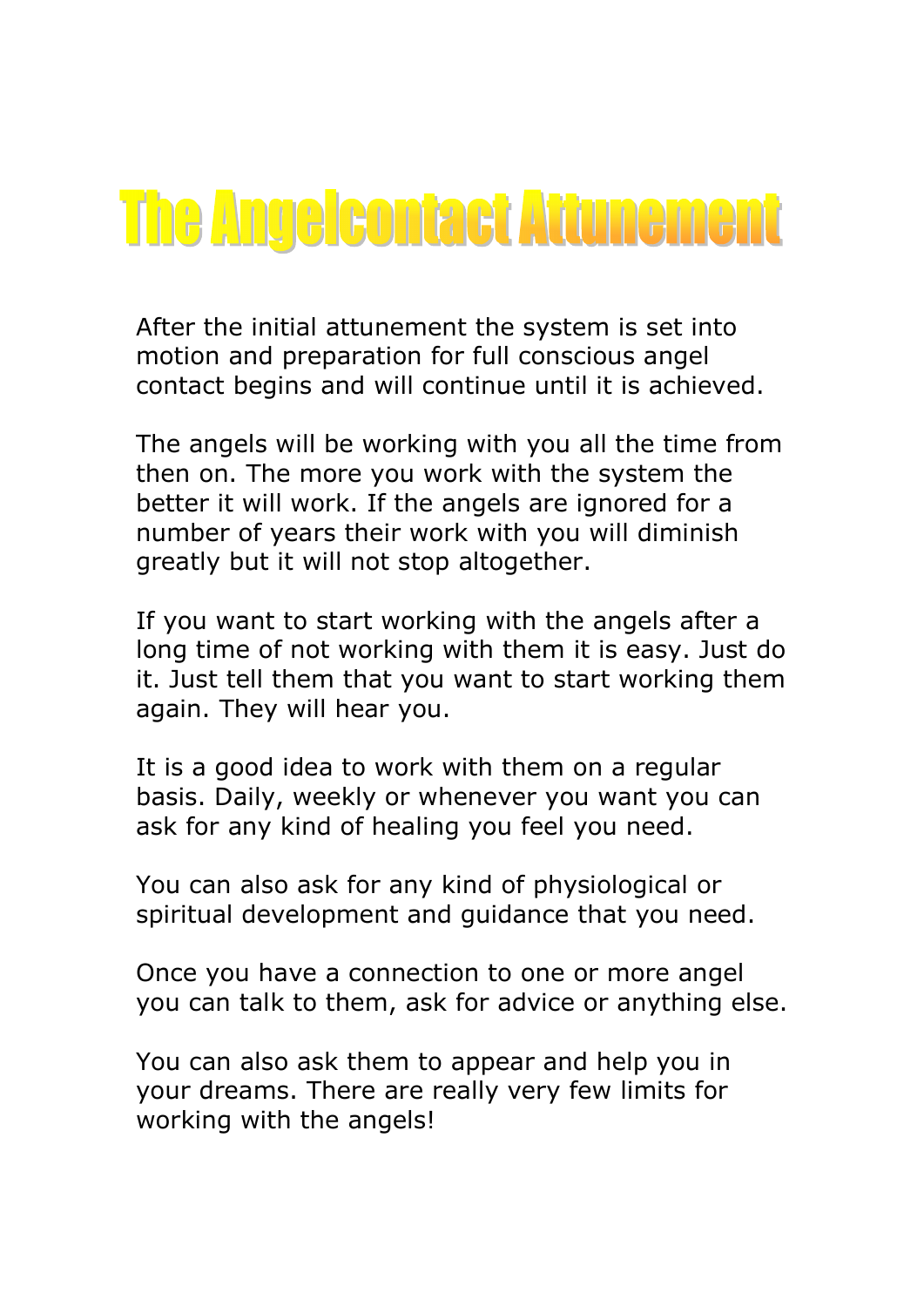Activate Angelcontact simply by intention. Thinking, "angelconact" or "angels" or angelcontact healing" or any other such words will activate the system.

You can also just ask the angels for anything you want without saying any special words to activate the system. Your intention is more important than the words you use!

#### Activating the system will activate all three attunements unless you specify otherwise.

This attunement is a profound step in your healing and spiritual development. The angels are smiling on you right now and are eager to work/play with you!

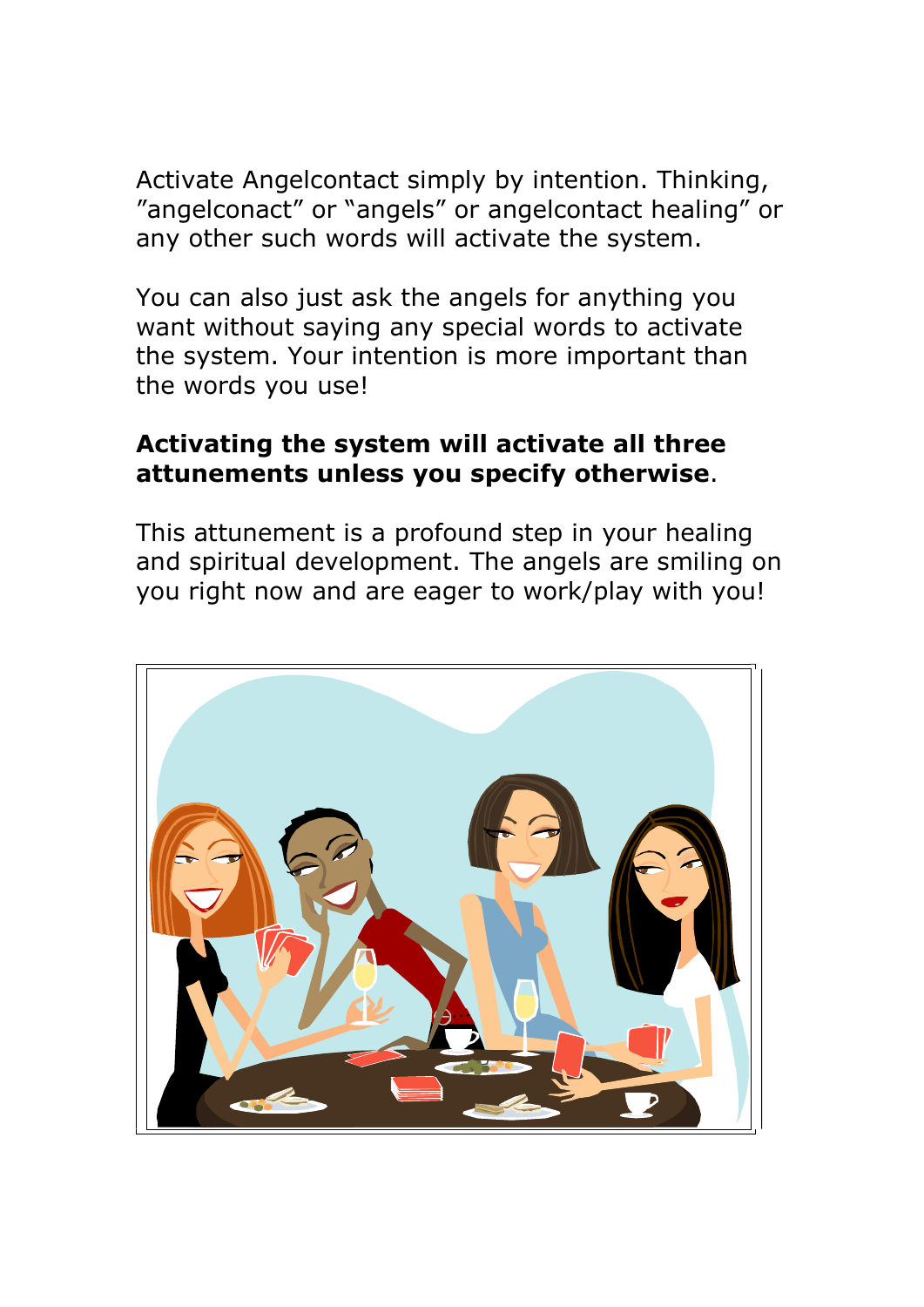# **The Angelcontact Self Attunement**

This system has been empowered so that reading the following paragraph with the intention of self attuning into this system will in fact attune you to the system.

You may read through it without the intention of attuning to the system first to make sure you really want to do it.

"God, higher self, and all beings that have my highest good in mind and heart and that work with human angel interactions and attunements please activate and attune me to this Angelcontact system. Please see that it is the highest and purest quality. Please send any angels, gods, masters, energies or beings needed to activate and maintain this system. Please have all other human angel interaction systems, attunements join this system to form one more effective, dynamic, loving, healing and enlightening system. Please allow in only those systems and attunements and aspects of those systems/attunements that are in keeping with the goals of this system and that are of a very high, pure, effective and balanced nature. Attune me to these systems and send me the attunements as I am ready and help prepare me for more attunements and for deeper and fuller conscious contact with the angelic realm and angels that are willing to work